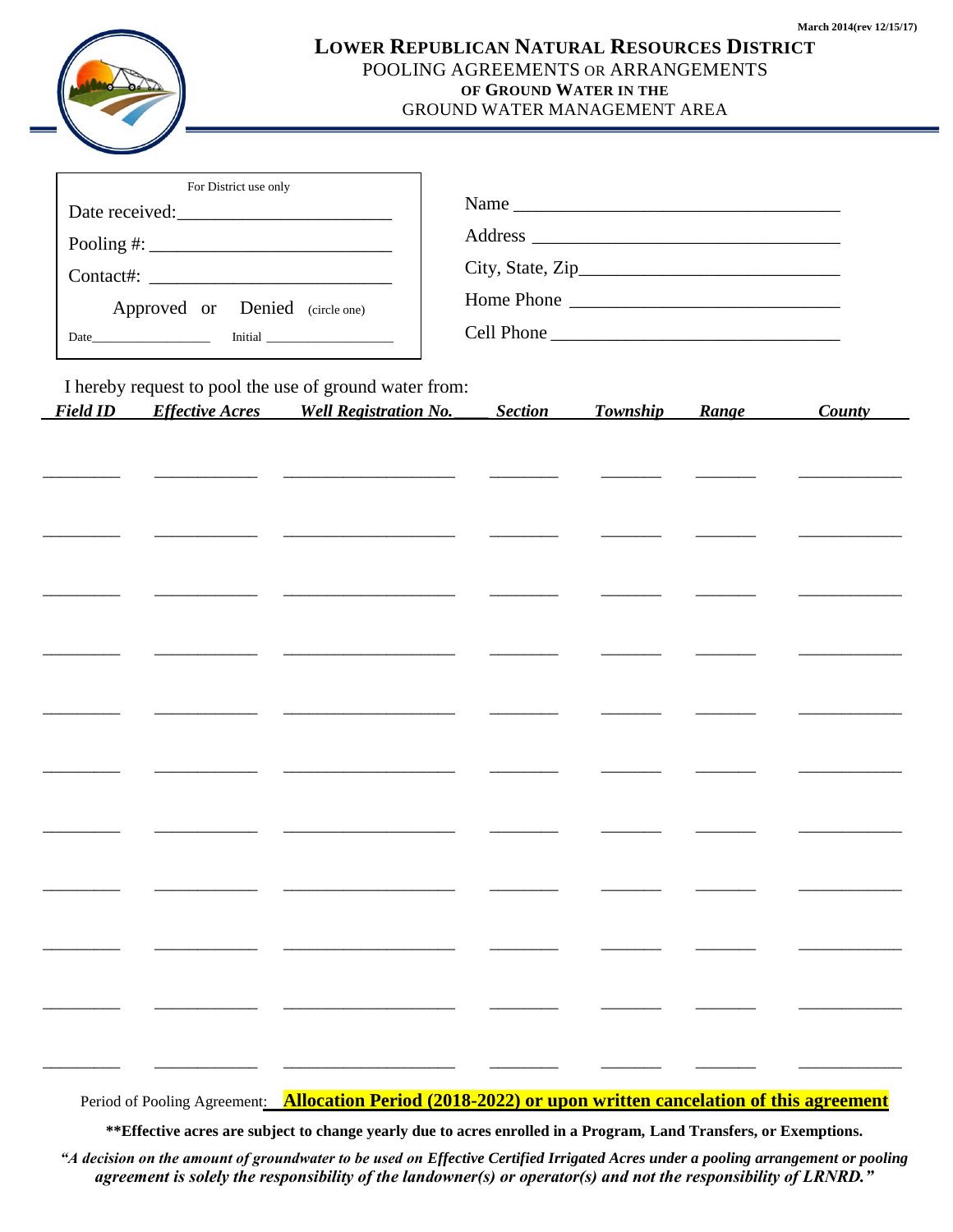I understand by requesting the right to pool the use of the ground water that I am expected to comply with the Districts rules, regulations or controls in effect or properly adopted at a later date. Documentation must be provided to the District showing common management between the parties of the wells listed above (example: FSA documentation showing owner/tenant relationship or a copy of the land lease) AND all owners must sign this agreement and their signature must be notarized to be considered for approval by the District. If these requirements are not met, this requested agreement will be denied until the appropriate documents and/or signatures are received. You will be notified via U.S. Mail as to whether your application has been approved or denied. If you need additional space for wells or signatures, please contact our office at 800-353-1297 or 308-928-2182.

| <b>Print Name</b><br>If signed by a representative, please attach a power of attorney | Signature (or representative)                                             | <b>Date</b>   |
|---------------------------------------------------------------------------------------|---------------------------------------------------------------------------|---------------|
|                                                                                       |                                                                           |               |
|                                                                                       | $)$ SS                                                                    |               |
|                                                                                       |                                                                           | (print name). |
| (SEAL)                                                                                |                                                                           |               |
|                                                                                       | <b>Notary Public</b>                                                      |               |
| <b>Print Name</b><br>If signed by a representative, please attach a power of attorney | <b>Signature (or representative)</b>                                      | Date          |
| STATE OF _____________                                                                |                                                                           |               |
| COUNTY OF _________                                                                   | $)$ SS                                                                    |               |
|                                                                                       |                                                                           | (print name). |
| (SEAL)                                                                                |                                                                           |               |
|                                                                                       | <b>Notary Public</b>                                                      |               |
| <b>Print Name</b><br>If signed by a representative, please attach a power of attorney | Signature (or representative)                                             | <b>Date</b>   |
| STATE OF                                                                              | $\mathcal{E}$                                                             |               |
| COUNTY OF _____________                                                               | $)$ SS                                                                    |               |
|                                                                                       |                                                                           | (print name). |
| (SEAL)                                                                                |                                                                           |               |
|                                                                                       | <b>Notary Public</b>                                                      |               |
|                                                                                       | This agreement will be voided upon written notification from a signatory. |               |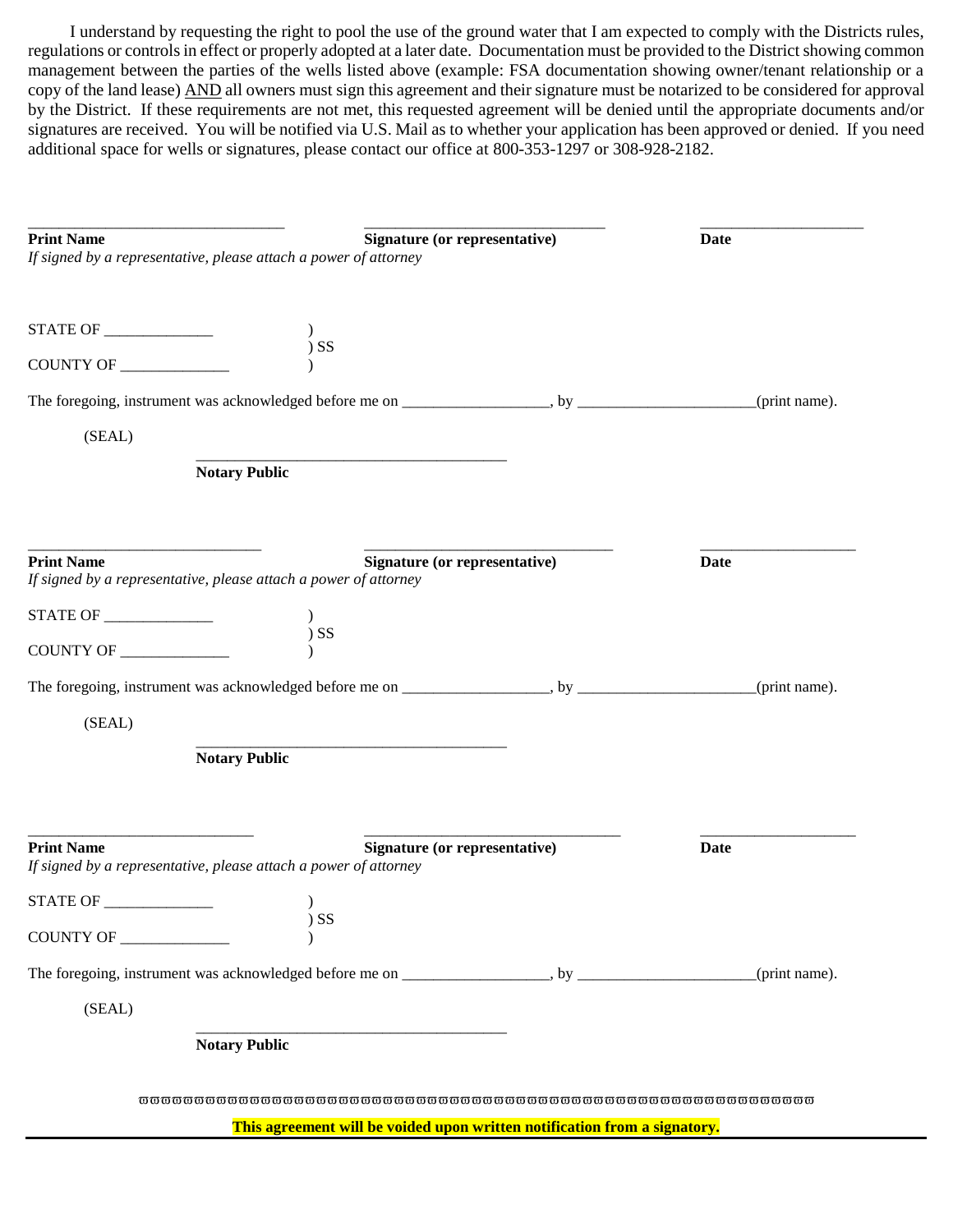| <b>Field ID</b> | <b>Effective Acres</b> | I hereby request to pool the use of ground water from:<br><b>Well Registration No.</b> | Section | Township | Range | <b>County</b> |
|-----------------|------------------------|----------------------------------------------------------------------------------------|---------|----------|-------|---------------|
|                 |                        |                                                                                        |         |          |       |               |
|                 |                        |                                                                                        |         |          |       |               |
|                 |                        |                                                                                        |         |          |       |               |
|                 |                        |                                                                                        |         |          |       |               |
|                 |                        |                                                                                        |         |          |       |               |
|                 |                        |                                                                                        |         |          |       |               |
|                 |                        |                                                                                        |         |          |       |               |
|                 |                        |                                                                                        |         |          |       |               |
|                 |                        |                                                                                        |         |          |       |               |
|                 |                        |                                                                                        |         |          |       |               |
|                 |                        |                                                                                        |         |          |       |               |
|                 |                        |                                                                                        |         |          |       |               |
|                 |                        |                                                                                        |         |          |       |               |
|                 |                        |                                                                                        |         |          |       |               |
|                 |                        |                                                                                        |         |          |       |               |
|                 |                        |                                                                                        |         |          |       |               |
|                 |                        |                                                                                        |         |          |       |               |
|                 |                        |                                                                                        |         |          |       |               |
|                 |                        |                                                                                        |         |          |       |               |
|                 |                        |                                                                                        |         |          |       |               |
|                 |                        |                                                                                        |         |          |       |               |
|                 |                        |                                                                                        |         |          |       |               |
|                 |                        | Period of Pooling Agreement: Expiration upon written cancelation of this agreement     |         |          |       |               |

\*\* Effective acres are subject to change yearly due to acres enrolled in a Program, Land Transfers, or Exemptions.

"A decision on the amount of groundwater to be used on Effective Certified Irrigated Acres under a pooling arrangement or pooling agreement is solely the responsibility of the landowner(s) or operator(s) and not the responsibility of LRNRD."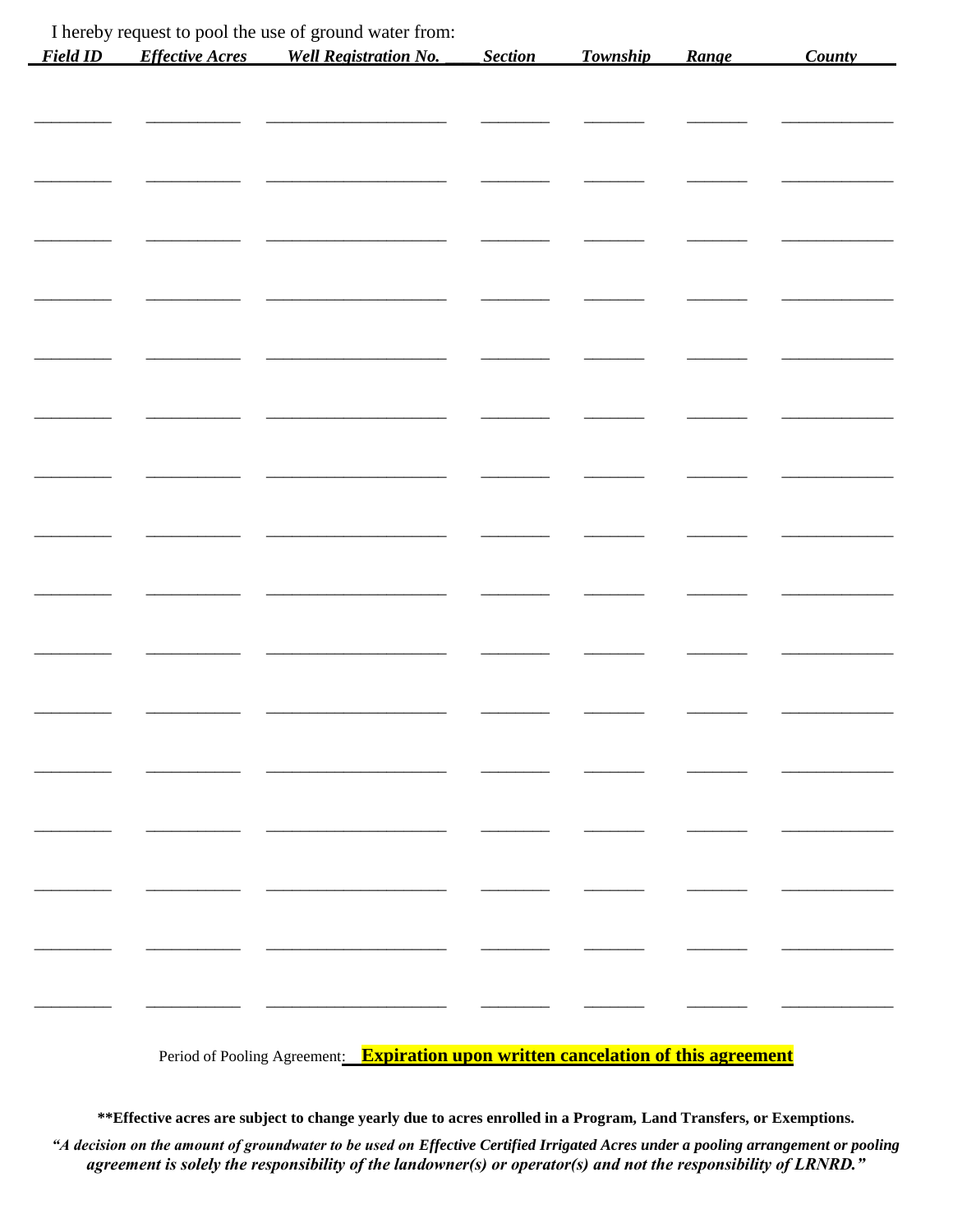| <b>Print Name</b>               |                                                                                                          |  | <b>Date</b>   |
|---------------------------------|----------------------------------------------------------------------------------------------------------|--|---------------|
|                                 | <b>Signature (or representative)</b><br>If signed by a representative, please attach a power of attorney |  |               |
| STATE OF ______________         |                                                                                                          |  |               |
| COUNTY OF ______________        | $)$ SS                                                                                                   |  |               |
|                                 |                                                                                                          |  | (print name). |
| (SEAL)                          |                                                                                                          |  |               |
|                                 | <b>Notary Public</b>                                                                                     |  |               |
| <b>Print Name</b>               | <b>Signature (or representative)</b>                                                                     |  | <b>Date</b>   |
|                                 | If signed by a representative, please attach a power of attorney                                         |  |               |
|                                 | $)$ SS                                                                                                   |  |               |
| COUNTY OF __________            |                                                                                                          |  |               |
|                                 |                                                                                                          |  | (print name). |
| (SEAL)                          |                                                                                                          |  |               |
|                                 | <b>Notary Public</b>                                                                                     |  |               |
|                                 |                                                                                                          |  |               |
| <b>Print Name</b>               | Signature (or representative)<br>If signed by a representative, please attach a power of attorney        |  | Date          |
| <b>STATE OF _______________</b> |                                                                                                          |  |               |
| COUNTY OF __________            | $)$ SS                                                                                                   |  |               |
|                                 |                                                                                                          |  | (print name). |
| (SEAL)                          |                                                                                                          |  |               |
|                                 | <b>Notary Public</b>                                                                                     |  |               |
|                                 |                                                                                                          |  |               |
|                                 |                                                                                                          |  |               |
| <b>Print Name</b>               | Signature (or representative)<br>If signed by a representative, please attach a power of attorney        |  | <b>Date</b>   |
| STATE OF                        |                                                                                                          |  |               |
|                                 | $)$ SS                                                                                                   |  |               |
|                                 |                                                                                                          |  | (print name). |
| (SEAL)                          |                                                                                                          |  |               |
|                                 | <b>Notary Public</b>                                                                                     |  |               |